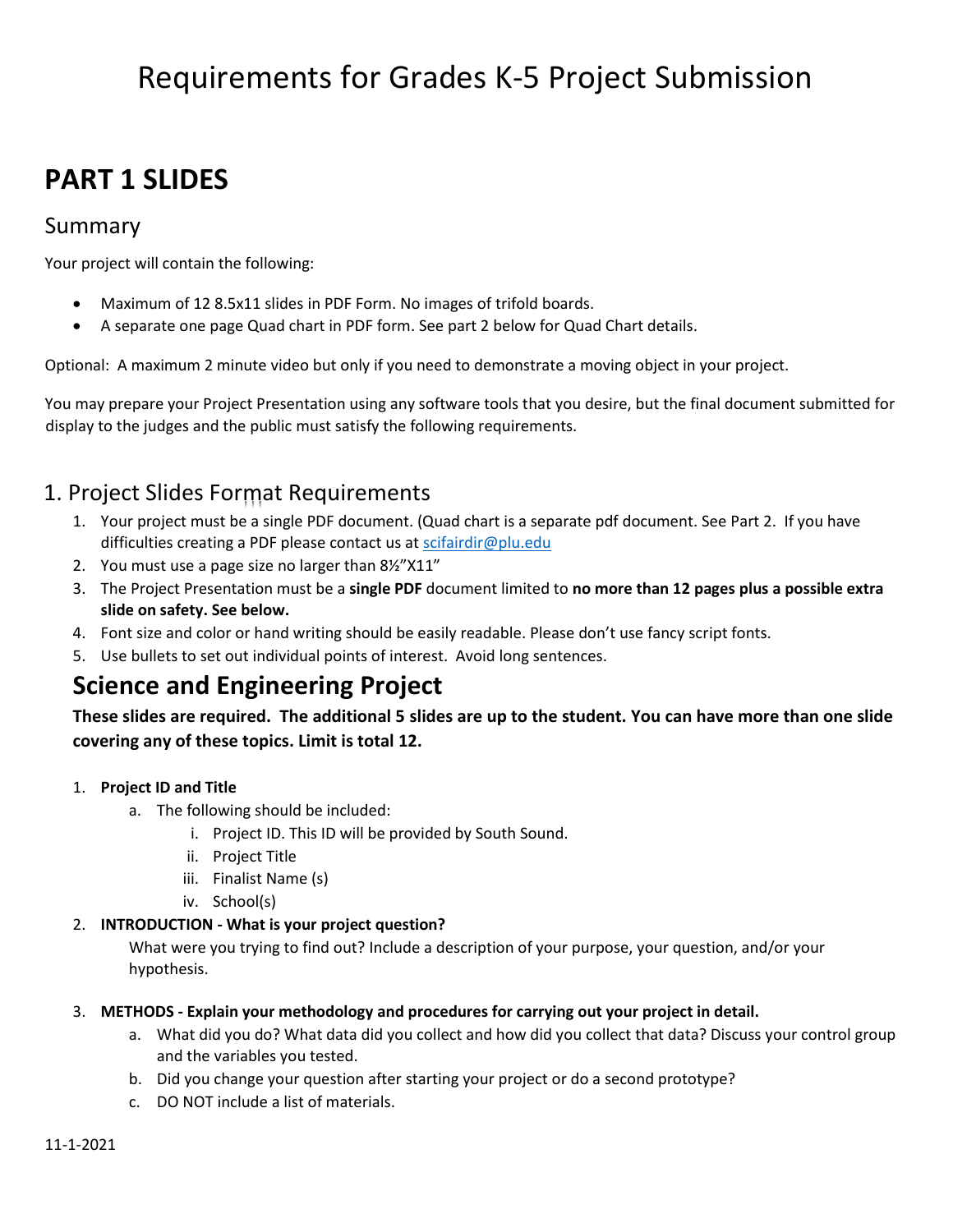#### 4. **RESULTS - What were the result(s) of your project?**

Include data tables and figures.

#### 5. **DISCUSSION - What is your interpretation of these results?**

- a. What do these results mean?
- b. Discuss possible errors. Did any questions or problems arise that you were not expecting

#### 6. **CONCLUSIONS - What conclusions did you reach?**

- a. How do the results address your project question?
- b. What application(s) do you see for your work?

#### **7. SAFETY – Does your project involve safety issues?**

- a. If so, please tell us what they are and what you did to avoid problems.
- b. If you do not have room in your 12 slides, you may put safety on an additional slide.

#### 8. **REFERENCES**

This section should not exceed one page. Limit your list to the most important references.

#### **JOURNALS - Please see journal submission requirements.**

**Follow the Journal button at the bottom of our website home page. <https://www.plu.edu/scifair/>**

# **PART 2 QUAD CHART**

# **QUAD Chart K-5**

Your QUAD chart is a summary of your project. Before reviewing detailed slides the QUAD chart allows judges and others to quickly see a summary of your project. A "quad chart" is a single page divided into four quadrants providing a high-level summary of the project. It is intended to be more visual than detailed to quickly introduce your judges to what is important about your project. Follow the model below that corresponds to the Project Presentation template you selected.

- 1. In order to provide sufficient space, please use Landscape orientation.
- 2. Fonts or hand writing must be readable.
- 3. The Quad Chart should not include a bibliography, references, or acknowledgments.

#### Quad Chart Title:

- In the upper right-hand corner, list the Project ID (You will receive this after registering.)
- Line one is the title of your project
- Line two is your name and school.

### Quadrant 1: Research Question/Engineering Goal

- Please state the research question or engineering problem
- Drawing or other visual OK.

#### 11-1-2021